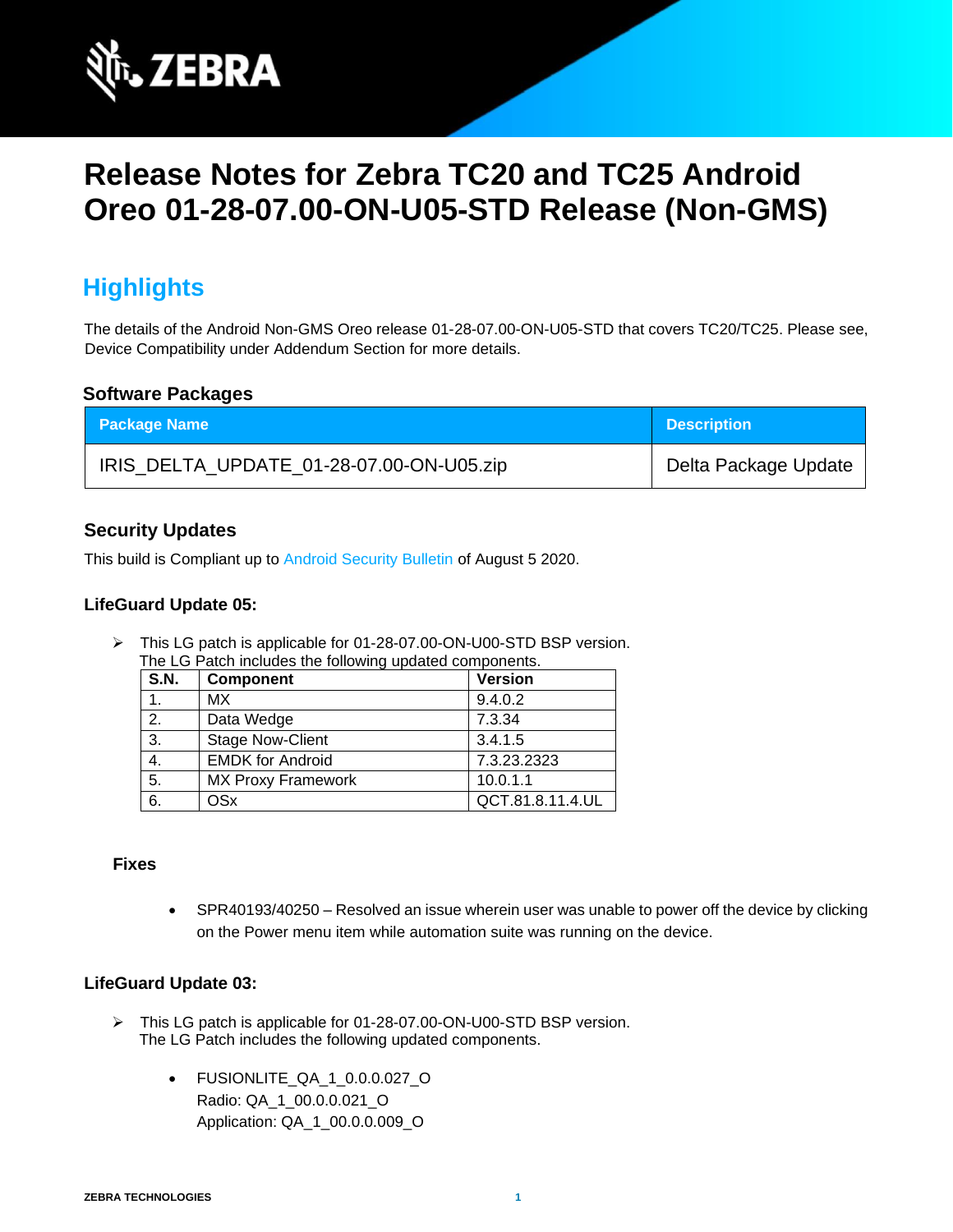

Middleware: QA\_1\_00.0.0.014\_O

#### **Fixes**

• SPR39819 – Resolve an issue where EXTRA Enter was observed in app's multiline input field on scan the barcode with DW settings have set Action Key Char as "Line Feed".

#### **LifeGuard Update 02:**

- ➢ This LG patch is applicable for 01-28-07.00-ON-U00-STD BSP version. The LG Patch includes the following updated components.
	- FUSIONLITE\_QA\_1\_0.0.0.026\_O Radio: QA\_1\_00.0.0.020\_O Application: QA\_1\_00.0.0.009\_O Middleware: QA\_1\_00.0.0.013\_O

#### **Fixes**

- SPR38643 Added support for "Send Characters As Events" option.
- SPR38723 Resolved an issue wherein the DST time zone for Sao Paolo was shown incorrect.

### **Version Information**

Below Table contains important information on versions

| <b>Description</b>          | <b>Version</b>                                      |
|-----------------------------|-----------------------------------------------------|
| <b>Product Build Number</b> | 01-28-07.00-ON-U05-STD                              |
| <b>Android Version</b>      | 8.1.0                                               |
| <b>Security Patch level</b> | August 5, 2020                                      |
| Linux Kernel                | 3.18.71                                             |
| <b>Component Versions</b>   | Please see Component Version under Addendum section |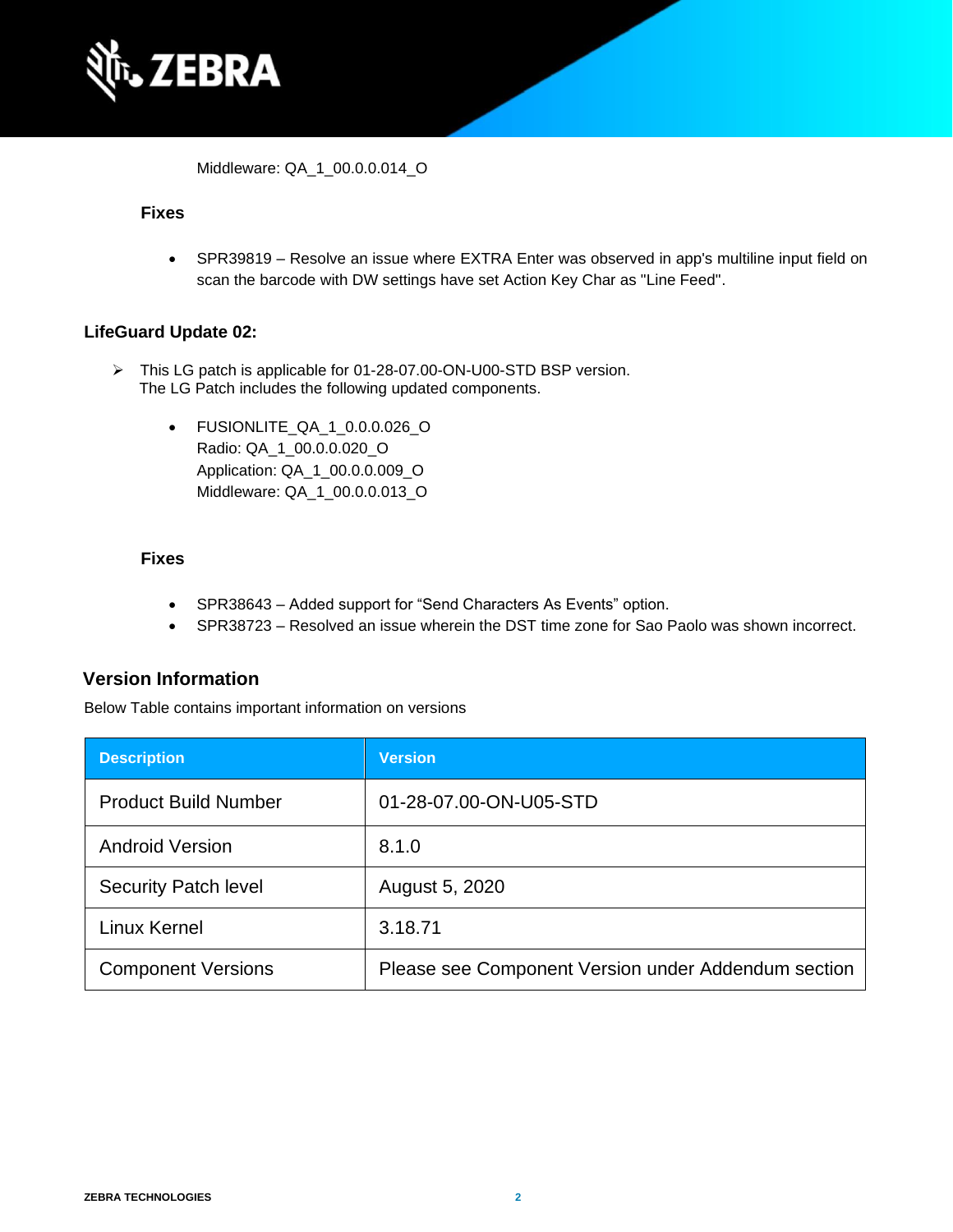

# **Installation Instructions**

#### **Software update procedure**

The installation instructions assume user has ADB installed on their PC (the adb drivers etc..) and user device has developer options enabled and USB debugging ON. Please check following link for more information on installation and setup instructions.

**[Installation and setup instructions](https://www.zebra.com/content/dam/zebra_new_ia/en-us/software/operating-system/tc20-operating-system/Android-O-OS-Update-TC20-and-TC25-NGMS.pdf)** 

### **NOTE:**

For Enterprise Mobile Device Management, most EMM vendors such as SOTI, AirWatch, MobileIron, etc. WILL require an updated device management agent to support this OREO enterprise device. Do NOT use your existing device management agent and console with this device without first contacting your EMM vendor to understand when the agent supporting this device is available and whether a console upgrade is required as well. Attempting to enroll with an agent that is not validated to support the device will result in errors.

### **Addendum**

### **Device Compatibility**

This software release has been approved for use on the following devices.

| <b>TC20</b>               |                                                    |
|---------------------------|----------------------------------------------------|
| <b>Device Part Number</b> | <b>Operating System</b>                            |
| TC200J-20C112CN           | Android O (Non-GMS Only) China Only                |
| TC200J-20A111CN           | Android O (Non-GMS Only) China Only                |
| TC200J-2KC111CN           | Android O (Non-GMS Only) Keyboard SKU - China Only |
| TC200J-2KC11112           | Android O (Non-GMS Only) China Only                |
| TC200J-20C213CN           | Android O (Non-GMS Only) Premium SKU -China Only   |

| <b>TC25</b>               |                                     |
|---------------------------|-------------------------------------|
| <b>Device Part Number</b> | <b>Operating System</b>             |
| TC25CJ-20B101CN           | Android O (Non-GMS Only) China Only |
| TC25CJ-20C102CN           | Android O (Non-GMS Only) China Only |

### **Component Versions**

For detailed release notes, please refer [techdocs.zebra.com,](https://techdocs.zebra.com/) [developer.zebra.com](https://developer.zebra.com/)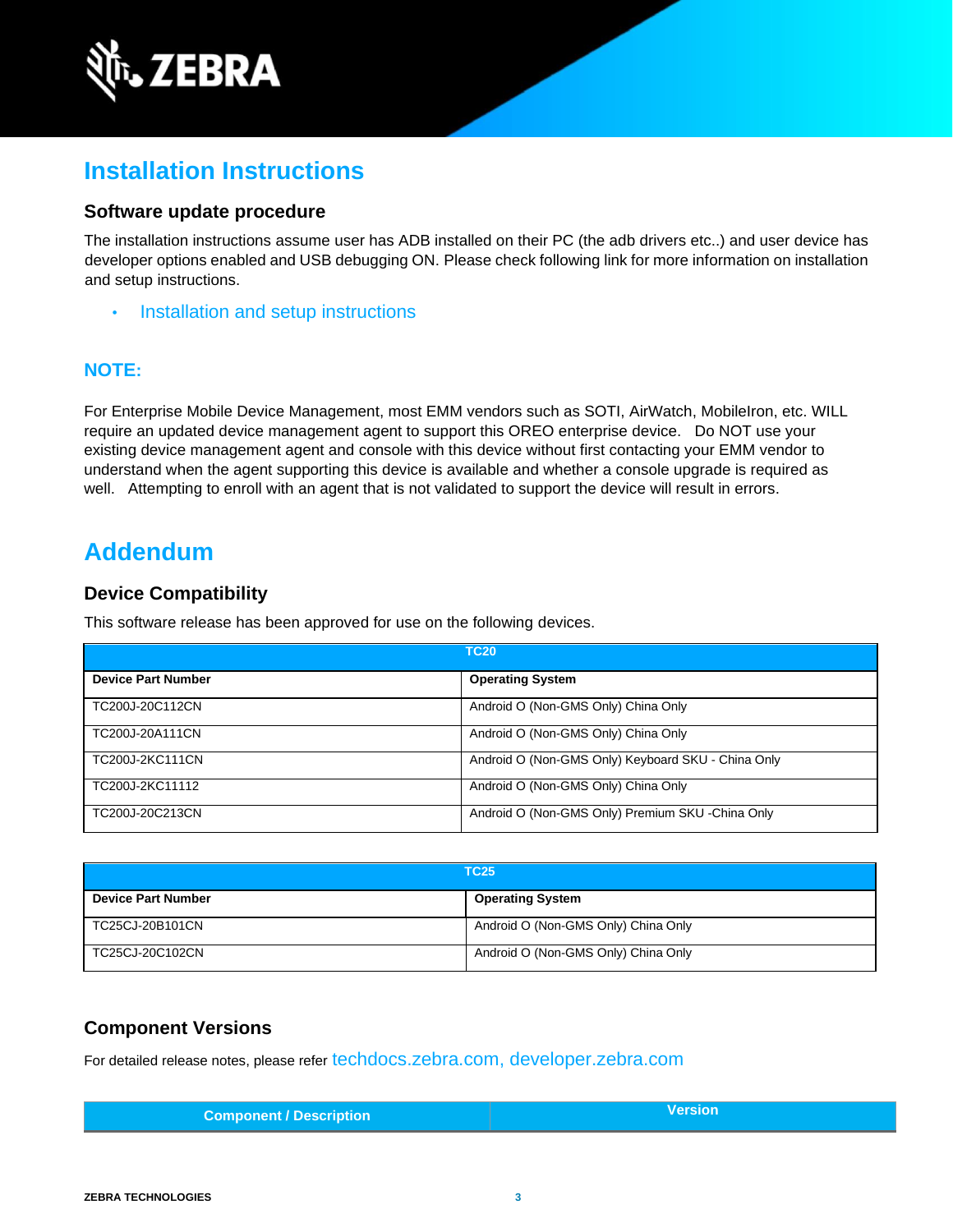

| <b>Build_version</b>                | 01-28-07.00-ON-U05-STD               |
|-------------------------------------|--------------------------------------|
| Android_version                     | 8.1.0                                |
| Android_SDK_Level                   | 27                                   |
| <b>Android Security Patch Level</b> | August 5, 2020                       |
| Linux_kernel                        | 3.18.71                              |
|                                     | FUSIONLITE_QA_1_0.0.0.027_O          |
|                                     |                                      |
|                                     | Radio: QA_1_00.0.0.021_O             |
|                                     | Application: QA_1_00.0.0.009_O       |
|                                     | Middleware: QA_1_00.0.0.014_O        |
| Wifi                                | Firmware: CNSS-PR-4-0-00700/01050102 |
| Platform                            | Qualcomm MSM8937                     |
| <b>Scanning_Framework</b>           | 23.1.9.0                             |
| <b>DWDemo</b>                       | 2.0.15                               |
| <b>OSX</b>                          | QCT.81.8.11.4.UL                     |
| <b>MXMF</b>                         | 9.4.0.2                              |
| <b>Touch</b>                        | Focaltech V1.1 20161103 (fw:0x24)    |
| <b>Acoustic Profiles</b>            | General: CO4.2                       |
|                                     | Cellular: CO4.2                      |
| <b>Bluetooth_Stack</b>              | CNSS-PR-4-0-00700/01050102           |
| Flash_Size                          | 16G /32G                             |
| RAM_Size                            | 2G                                   |
| <b>GPS</b>                          | MPSS.JO.3.0-00431-8937_GENNS_PACK-1  |
| <b>MMS</b>                          | 8.1.0                                |
| <b>RIL_Version</b>                  | Qualcomm RIL 1.0                     |
| <b>BT_Pairing_Utility</b>           | 3.15                                 |
| <b>Datawedge</b>                    | 7.3.34                               |
| Camera                              | 2.0.002                              |
| <b>PTT</b>                          | 3.1.39                               |
| <b>RxLogger</b>                     | 5.4.12.0                             |
| <b>StageNow</b>                     | 3.4.1.5                              |
| Zebra Data Service                  | 7.0.0.1005                           |
| Zebra Software License Manager      | 3.2.0                                |
| <b>EMDK</b>                         | 7.3.23.2323                          |